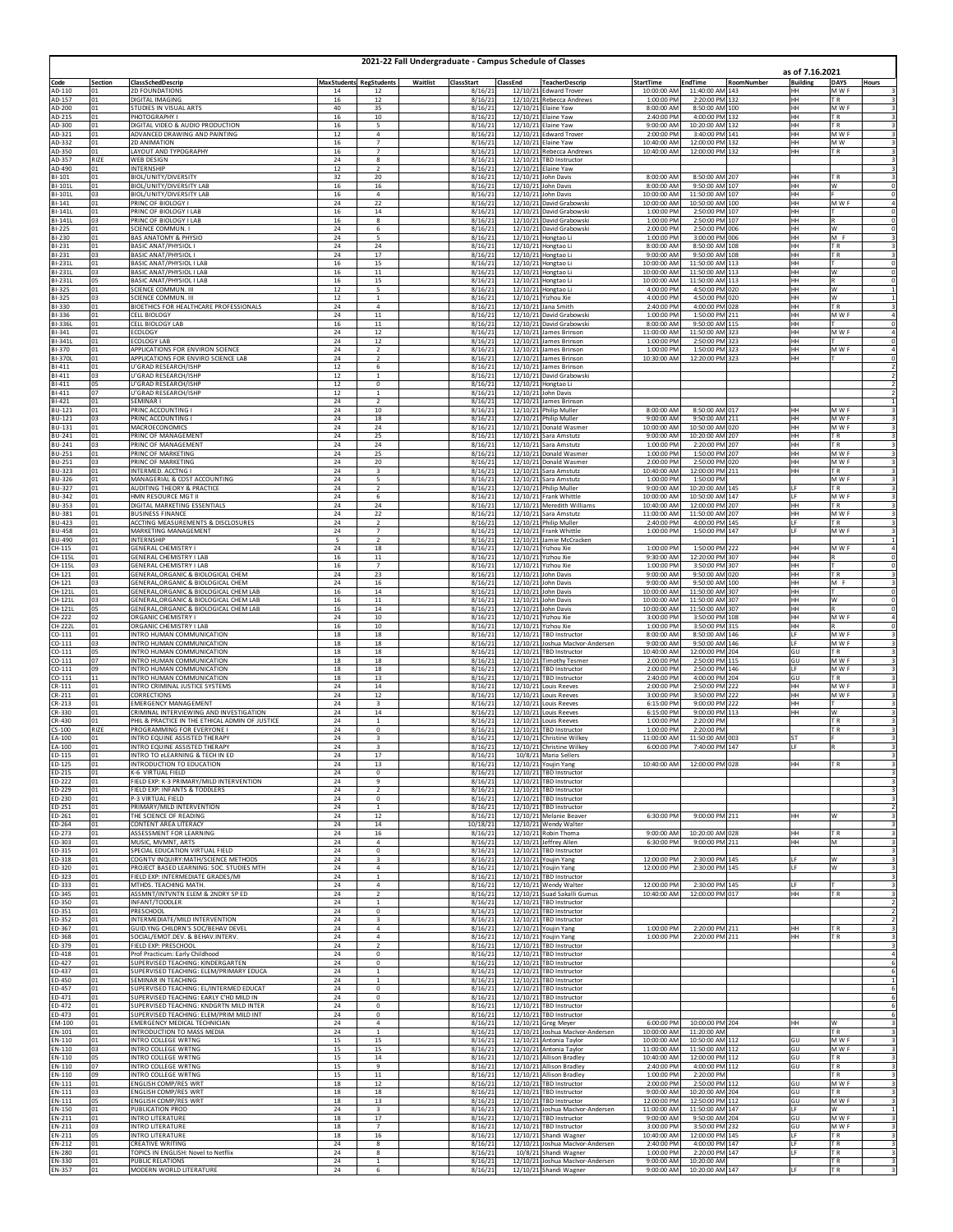|                                  | 02<br>01  | SR THESIS/PROJECT PREPARATION<br>SR THESIS/CAPSTONE PROJECT                              |                 |                                         | 8/16/21<br>8/16/21  |                      | 12/10/21 Joshua MacIvor-Andersen<br>12/10/21 Antonia Taylor |                            |                                     |                        |                                  |                                                                                                                                                                                                                                                                                          |
|----------------------------------|-----------|------------------------------------------------------------------------------------------|-----------------|-----------------------------------------|---------------------|----------------------|-------------------------------------------------------------|----------------------------|-------------------------------------|------------------------|----------------------------------|------------------------------------------------------------------------------------------------------------------------------------------------------------------------------------------------------------------------------------------------------------------------------------------|
| EN-498<br>EQ-100                 | 01        | ORIENT TO EQ STUDIES                                                                     | 24              | 21                                      | 8/16/21             | 12/10/21             | Sara Schulz                                                 |                            |                                     |                        |                                  |                                                                                                                                                                                                                                                                                          |
| EQ-101<br>EQ-103                 | 01<br>01  | INTRODUCTION TO EQUINE STUDIES<br>1ST YR STABLE MGMNT                                    | 24<br>10        | 20<br>10                                | 8/16/21<br>8/16/21  |                      | 12/10/21 TBD Instructor<br>12/10/21 Angela McMillin         | 8:00:00 AM<br>10:00:00 AM  | 8:50:00 AM 001<br>10:50:00 AM 001   | <b>ST</b><br><b>ST</b> | M W F                            |                                                                                                                                                                                                                                                                                          |
| EQ-103<br>EQ-121                 | 03<br>01  | 1ST YR STABLE MGMNT<br><b>BEG ENG RIDING LV1</b>                                         | $10\,$<br>6     | $11\,$<br>$\mathbf 0$                   | 8/16/21<br>8/16/21  |                      | 12/10/21 Angela McMillin<br>12/10/21 Tabatha Taylor         | 1:00:00 PM<br>10:00:00 AM  | 1:50:00 PM 001<br>10:50:00 AM 003   | ST<br><b>ST</b>        | W<br>M                           |                                                                                                                                                                                                                                                                                          |
| EQ-123                           | 01        | <b>BEGIN WESTERN RIDING</b>                                                              | 6               | $\mathbf{1}$                            | 8/16/21             |                      | 12/10/21 Angela McMillin                                    | 11:00:00 AM                | 11:50:00 AM 003                     | ST                     | M                                |                                                                                                                                                                                                                                                                                          |
| EQ-131<br>EQ-133                 | 01<br>01  | <b>BEG ENGL, LEVEL II</b><br><b>BEG.WESTERN,LVL II</b>                                   | 6<br>6          | $\overline{2}$<br>$\mathbf{1}$          | 8/16/21<br>8/16/21  | 12/10/21             | 12/10/21 Tabatha Taylor<br>Sara Schulz                      | 2:00:00 PM<br>2:00:00 PM   | 2:50:00 PM 003<br>2:50:00 PM 001    | ST<br>ST               | W<br>M                           |                                                                                                                                                                                                                                                                                          |
| EQ-200<br>EQ-208                 | 01<br>01  | EQ HLTH & DISEASE I<br><b>EQUINE NUTRITION</b>                                           | 24<br>12        | 20<br>8                                 | 8/16/21<br>8/16/21  |                      | 12/10/21 Edward Ferguson<br>12/10/21 Edward Ferguson        | 1:00:00 PM<br>8:00:00 AM   | 2:50:00 PM 001<br>8:50:00 AM 001    | <b>ST</b><br><b>ST</b> | TR.                              |                                                                                                                                                                                                                                                                                          |
| EQ-211                           | 01        | PRINC OF SELECTION                                                                       | 24              | $\circ$<br>6                            | 8/16/21             | 12/10/21             | <b>Edward Ferguson</b>                                      | 1:00:00 PM                 | 1:50:00 PM                          | <b>ST</b>              | T <sub>R</sub>                   |                                                                                                                                                                                                                                                                                          |
| EQ-212<br>EQ-212                 | 01<br>lоз | FACILITIES & FARM EQUIP OPR MNGMNT<br>FACILITIES & FARM EQUIP OPR MNGMNT I               | 24<br>24        | $^{\circ}$                              | 8/16/21<br>8/16/21  | 12/10/21<br>12/10/21 | Angela McMillin<br>Angela McMillin                          | 9:00:00 AM<br>2:00:00 PM   | 9:50:00 AM 001<br>2:50:00 PM 001    | ST                     | M W<br>T <sub>R</sub>            |                                                                                                                                                                                                                                                                                          |
| EQ-216<br>EQ-224                 | 01<br>01  | INTRO TO THERAPEUTIC RIDING<br>JUMPING I                                                 | 24<br>6         | $^{\circ}$<br>1                         | 8/16/21<br>8/16/21  | 12/10/21             | <b>TBD Instructor</b><br>12/10/21 Tabatha Taylor            | 10:00:00 AM                | 10:50:00 AM 003                     | ST                     | W <sub>F</sub>                   |                                                                                                                                                                                                                                                                                          |
| EQ-225<br>EQ-244                 | 01<br>01  | COURSE DESIGN<br>INTRO TO EQUINE INSTRUCTION                                             | $\bf{24}$<br>8  | $^{\circ}$<br>$\overline{4}$            | 8/16/21<br>8/16/21  |                      | 12/10/21 Tabatha Taylor<br>12/10/21 Sara Schulz             | 9:00:00 AM<br>11:00:00 AM  | 9:50:00 AM 002<br>12:20:00 PM 001   | <b>ST</b><br><b>ST</b> | TR.<br>M W                       |                                                                                                                                                                                                                                                                                          |
| EQ-253                           | 01        | PRACTICUM I                                                                              | 24              | 5                                       | 8/16/21             |                      | 12/10/21 Angela McMillin                                    | $9:00:00$ AM               | 9:50:00 AM 001                      | S <sub>1</sub>         |                                  |                                                                                                                                                                                                                                                                                          |
| EQ-261<br>EQ-263                 | 01<br>01  | INTRMED ENGL RIDING, LVL I<br>INTRM WESTERN RIDING, LVL I                                | 6<br>6          | 1<br>$\Delta$                           | 8/16/21<br>8/16/21  | 12/10/21             | 12/10/21 Tabatha Taylor<br>Sara Schulz                      | 3:00:00 PM<br>1:00:00 PM   | 3:50:00 PM 003<br>1:50:00 PM 003    | ST<br><b>ST</b>        | T <sub>R</sub><br>M W            |                                                                                                                                                                                                                                                                                          |
| EQ-263<br>EQ-271                 | 03<br>01  | INTRM WESTERN RIDING, LVL I<br>INTRMED ENGL RIDING, LVL II                               | 6<br>6          | $\overline{2}$<br>$\mathbf 0$           | 8/16/21<br>8/16/21  | 12/10/21             | Sara Schulz<br>12/10/21 Tabatha Taylor                      | 9:00:00 AM<br>1:30:00 PM   | 9:50:00 AM 003<br>2:50:00 PM 003    | <b>ST</b><br>ST        | T <sub>R</sub><br>TR.            |                                                                                                                                                                                                                                                                                          |
| EQ-273<br>EQ-294                 | 01<br>01  | INTRM WESTERN RIDING, LVL II<br>EQUINE GENETICS                                          | 6<br>24         | $\overline{4}$<br>$\mathcal{P}$         | 8/16/21<br>8/16/21  | 12/10/21<br>12/10/21 | Sara Schulz                                                 | 10:40:00 AM<br>2:00:00 PM  | 12:00:00 PM 003<br>2:50:00 PM 001   | <b>ST</b>              | TR.<br>MW                        |                                                                                                                                                                                                                                                                                          |
| EQ-306                           | 01        | <b>EQUINE LAMENESS</b>                                                                   | 24              | 1                                       | 8/16/21             |                      | <b>Edward Ferguson</b><br>12/10/21 Edward Ferguson          | 9:00:00 AM                 | 9:50:00 AM 001                      | <b>ST</b>              | M W F                            |                                                                                                                                                                                                                                                                                          |
| EQ-335<br>EQ-347                 | 01<br>01  | <b>REINING</b><br>HNDLG/RESTR PREVET                                                     | 6<br>24         | $\overline{\phantom{a}}$<br>$\mathbf 0$ | 8/16/21<br>8/16/21  | 12/10/21<br>12/10/21 | Sara Schulz<br>Angela McMillin                              | 3:00:00 PM<br>10:00:00 AM  | 3:50:00 PM 003<br>10:50:00 AM 001   | ST<br>ST               | M <sub>W</sub><br>W F            | $\mathcal{P}$                                                                                                                                                                                                                                                                            |
| EQ-361<br>EQ-403                 | 01<br>01  | ADVANCED ENGLISH RIDING<br>4TH YR STABLE MNGMNT                                          | 6<br>24         | $\mathbf 0$<br>3                        | 8/16/21<br>8/16/21  |                      | 12/10/21 Tabatha Taylor<br>12/10/21 Angela McMillin         | 9:00:00 AM<br>10:00:00 AM  | 9:50:00 AM 003<br>10:50:00 AM 001   | ST<br>ST               | M W F<br>M                       |                                                                                                                                                                                                                                                                                          |
| EXS300                           | 01        | EXERCISE TRAINING METHODS & TECHNIQUES                                                   | 24              | 6                                       | 8/16/21             |                      | 12/10/21 Tricia Pierce                                      | 9:00:00 AM                 | 10:20:00 AM 222                     | HH                     | TR.                              |                                                                                                                                                                                                                                                                                          |
| EXS325<br>FR-111                 | 01<br>01  | PRINCIPLES OF HUMAN MOVEMENT<br><b>BASIC FRENCH I</b>                                    | 24<br>18        | 6<br>5                                  | 8/16/21<br>8/16/21  |                      | 12/10/21 Tricia Pierce<br>12/10/21 Monica Baez-Holley       | 9:00:00 AM<br>2:00:00 PM   | 9:50:00 AM 302<br>2:50:00 PM 232    | HH<br>GU               | M W F<br>M W F                   |                                                                                                                                                                                                                                                                                          |
| GO-318<br><b>HCA310</b>          | 01<br>01  | STATE & LOCAL GOV<br><b>HEALTHCARE ECONOMICS</b>                                         | 24<br>24        | $10\,$<br>$\mathbf{1}$                  | 8/16/21<br>8/16/21  | 12/10/21             | 12/10/21 Glenna Simons<br>Michelle Ruiz                     | 2:00:00 PM<br>12:00:00 PM  | 2:50:00 PM 147<br>1:20:00 PM        | 1F                     | M W F<br>TR.                     |                                                                                                                                                                                                                                                                                          |
| HI-222<br>HI-222                 | 01<br>03  | 20TH CENTURY WORLD<br><b>20TH CENTURY WORLD</b>                                          | 24<br>24        | 24<br>$12\,$                            | 8/16/21             |                      | 12/10/21 Morgan Reardon<br>12/10/21 Jessica Fields          | 9:00:00 AM<br>2:40:00 PM   | 10:20:00 AM 017<br>4:00:00 PM 020   | HH<br>HH               | TR.<br>TR.                       |                                                                                                                                                                                                                                                                                          |
| HI-418                           | 01        | US CONSTTN:ORGN/EVOL                                                                     | 24              | $\overline{2}$                          | 8/16/21<br>8/16/21  | 12/10/21             | Jessica Fields                                              | 1:00:00 PM                 | 2:20:00 PM                          |                        | TR.                              |                                                                                                                                                                                                                                                                                          |
| HS-211<br>HS-330                 | 01<br>01  | INTRO HUMAN SERVICES<br>HS TECHNIQUES: CASEWORK METHODS                                  | 24<br>24        | $12\,$<br>$\overline{\mathbf{3}}$       | 8/16/21<br>8/16/21  | 12/10/21<br>12/10/21 | Christine Wilkey<br>Christine Wilkey                        | 10:40:00 AM<br>1:00:00 PM  | 12:00:00 PM 147<br>2:20:00 PM 146   | 1F                     | TR.<br>T <sub>R</sub>            |                                                                                                                                                                                                                                                                                          |
| $IT-241$<br>$IT-247$             | 01<br>01  | <b>USER EXPERIENCE &amp; DESIGN</b><br>IT PROJECT MANAGEMENT                             | 24<br>24        | 8<br>9                                  | 8/16/21<br>8/16/21  | 12/10/21<br>12/10/21 | Jared Wuerzburger<br>Jared Wuerzburger                      | 3:00:00 PM<br>$2:00:00$ PM | 3:50:00 PM 032<br>2:50:00 PM        | HH                     | M W F<br>M W F                   |                                                                                                                                                                                                                                                                                          |
| KHS125                           | 01        | HEALTH & WELLNESS CONCEPTS                                                               | 24              | 14                                      | 8/16/21             |                      | 12/10/21 Penny Quinn                                        | 10:30:00 AM                | 11:50:00 AM 302                     | HH                     | TR.                              |                                                                                                                                                                                                                                                                                          |
| KHS150<br>KHS200                 | 01<br>01  | INTRODUCTION TO KINESIOLOGY<br>FIRST AID & SAFETY                                        | $\bf{24}$<br>16 | $10\,$<br>9                             | 8/16/21<br>8/16/21  |                      | 12/10/21 Tricia Pierce<br>12/10/21 Penny Quinn              | 8:00:00 AM<br>2:30:00 PM   | 8:50:00 AM 302<br>3:50:00 PM 302    | HH<br>HH               | M W F<br>TR.                     |                                                                                                                                                                                                                                                                                          |
| <b>KHS350</b><br><b>KHS400</b>   | 01<br>01  | SPCL POPLTION INCLUSION IN REC, SPORT, FITNESS<br>CAREER SEMINAR IN KINESIOLOGY          | 24<br>24        | 5<br>6                                  | 8/16/21<br>8/16/21  |                      | 12/10/21 Penny Quinn<br>12/10/21 Tricia Pierce              | 9:00:00 AM<br>1:00:00 PM   | 10:20:00 AM 302<br>2:50:00 PM 028   | HH<br>HH               | TR.<br>w                         |                                                                                                                                                                                                                                                                                          |
| KHS450<br>KHS480                 | 01<br>01  | MANAGEMENT IN KINESIOLOGY SETTINGS<br>Health & Physical Education Curriculum Development | 24<br>24        | 5<br>$\overline{2}$                     | 8/16/21<br>8/16/21  | 12/10/21<br>12/10/21 | Penny Quinn<br>Penny Quinn                                  | 1:00:00 PM                 | 2:20:00 PM 222                      | HH                     | TR.                              |                                                                                                                                                                                                                                                                                          |
| LC-112                           | 01        | COLLEGE SUCCESS AND BEYOND                                                               | 18              | 14                                      | 8/16/21             |                      | 12/10/21 Christina Gunderson                                | 9:00:00 AM                 | 9:50:00 AM 314                      | LB                     | M W F                            |                                                                                                                                                                                                                                                                                          |
| LC-112<br>LC-112                 | 03<br>05  | COLLEGE SUCCESS AND BEYOND<br>COLLEGE SUCCESS AND BEYOND                                 | 18<br>18        | 13<br>15                                | 8/16/21<br>8/16/21  | 12/10/21<br>12/10/21 | Christina Gunderson<br>Christina Gunderson                  | 10:00:00 AM<br>11:00:00 AM | 10:50:00 AM 314<br>11:50:00 AM 145  | LB<br>LF               | M W F<br>M W F                   |                                                                                                                                                                                                                                                                                          |
| LC-112<br>LC-113                 | 07<br>01  | COLLEGE SUCCESS AND BEYOND<br>RECLAIMING COLLEGE SUCCESS                                 | 18<br>50        | $11\,$<br>16                            | 8/16/21<br>8/16/21  | 12/10/21<br>12/10/21 | Christina Gunderson<br>Christina Gunderson                  | 8:00:00 AM<br>8:00:00 AM   | 8:50:00 AM 314<br>8:50:00 AM 314    | LB<br>LB               | M W F                            |                                                                                                                                                                                                                                                                                          |
| LC-113                           | 01        | RECLAIMING COLLEGE SUCCESS                                                               | 50              | 16                                      | 8/16/21             | 12/10/21             | Christina Gunderson                                         | 2:30:00 PM                 | 3:20:00 PM 314                      | LB                     |                                  |                                                                                                                                                                                                                                                                                          |
| LC-113<br>LC-113                 | 03<br>03  | RECLAIMING COLLEGE SUCCESS<br>RECLAIMING COLLEGE SUCCESS                                 | 50<br>50        | $\overline{4}$<br>$\overline{4}$        | 8/16/21<br>8/16/21  | 12/10/21             | 12/10/21 Christina Gunderson<br>Christina Gunderson         | 8:00:00 AM<br>2:30:00 PM   | 8:50:00 AM 314<br>3:20:00 PM 314    | LB<br>LB               |                                  |                                                                                                                                                                                                                                                                                          |
| LS-275<br>MA-101                 | 01<br>01  | INTRO TO LEADERSHIP<br>FUNDAMENTALS OF MATH                                              | 24<br>24        | 6<br>6                                  | 8/16/21<br>8/16/21  |                      | 12/10/21 Meredith Williams<br>12/10/21 Theresa Watson       | 2:40:00 PM<br>9:00:00 AM   | 4:00:00 PM 232<br>9:50:00 AM 222    | GU<br>HH               | TR.<br>M W F                     |                                                                                                                                                                                                                                                                                          |
| MA-101                           | 03        | FUNDAMENTALS OF MATH                                                                     | 24              | $\mathbf 0$                             | 8/16/21             |                      | 12/10/21 Theresa Watson                                     | 2:40:00 PM                 | 4:00:00 PM                          |                        | TR.                              |                                                                                                                                                                                                                                                                                          |
| MA-117<br>MA-117                 | 01<br>03  | <b>QUANTITATIVE REASONING</b><br>QUANTITATIVE REASONING                                  | 24<br>24        | 3<br>21                                 | 8/16/21<br>8/16/21  | 12/10/21             | 12/10/21 Theresa Watson<br>Theresa Watson                   | 8:00:00 AM<br>1:00:00 PM   | 8:50:00 AM 222<br>2:20:00 PM 108    | HH<br>HH               | M W F<br>T <sub>R</sub>          |                                                                                                                                                                                                                                                                                          |
| MA-121<br>MA-203                 | 01<br>01  | CALCULUS I<br>INTRO TO ABSTRACT MATHEMATICS                                              | 24<br>24        | 8<br>3                                  | 8/16/21<br>8/16/21  | 12/10/21             | 12/10/21 Robert Vandermolen<br>Robert Vandermolen           | 11:00:00 AM<br>2:00:00 PM  | 11:50:00 AM 028<br>2:50:00 PM 211   | HH<br><b>HH</b>        | M W F<br>M W F                   |                                                                                                                                                                                                                                                                                          |
| MA-230<br>MA-253                 | 01<br>01  | INTRO MATH MODLNG<br><b>STATISTICS</b>                                                   | 24<br>24        | 1<br>19                                 | 8/16/21<br>8/16/21  | 12/10/21<br>12/10/21 | Robert Vandermolen<br>Robert Vandermolen                    | 3:00:00 PM<br>9:00:00 AM   | 3:50:00 PM<br>9:50:00 AM 017        | HH                     | M W F<br>M W F                   |                                                                                                                                                                                                                                                                                          |
| MA-253                           | lоз       | <b>STATISTICS</b>                                                                        | 24              | 19                                      | 8/16/21             | 12/10/21             | Robert Vandermolen                                          | 1:00:00 PM                 | 2:20:00 PM 302                      | HH                     | TR.                              |                                                                                                                                                                                                                                                                                          |
| MSL103<br><b>MSL103L</b>         | 01<br>01  | INTRO TACTICAL LEADERSHIP<br>INTRO TACTICAL LEADERSHIP LAB                               | 24<br>24        | 1<br>$\mathbf{1}$                       | 8/16/21<br>8/16/21  | 12/10/21<br>12/10/21 | <b>ROTC Staff</b><br><b>ROTC Staff</b>                      | 2:30:00 PM<br>3:35:00 PM   | 3:30:00 PM<br>5:30:00 PM            | <b>OC</b><br>ОC        | W<br>W                           | $\mathbf{1}$                                                                                                                                                                                                                                                                             |
| MSL300<br><b>MSL300L</b>         | 01<br>01  | ADAPTIVE TEAM LEADERSHIP<br>ADAPTIVE TEAM LEADERSHIP LAB                                 | 24<br>24        | 1<br><sup>1</sup>                       | 8/16/21<br>8/16/21  |                      | 12/10/21 ROTC Staff<br>12/10/21 ROTC Staff                  | 2:30:00 PM                 | 3:30:00 PM                          | ОC                     | w                                | $\Omega$                                                                                                                                                                                                                                                                                 |
| MU-001                           | 01        | CHORALE                                                                                  | 45              | 14                                      | 8/16/21             |                      | 12/10/21 Michael Boswell                                    | 4:00:00 PM                 | 5:15:00 PM 100                      | CV                     | M <sub>W</sub>                   |                                                                                                                                                                                                                                                                                          |
| MU-001<br>MU-002                 | 03<br>01  | CHORALE<br>MADRIGALS                                                                     | 45              | 5<br>$\overline{1}$                     | 8/16/21<br>8/16/21  |                      | 12/10/21 Michael Boswell                                    | 4:00:00 PM<br>6:00:00 PM   | 5:15:00 PM 100                      |                        | M W<br>M <sub>W</sub>            |                                                                                                                                                                                                                                                                                          |
| MU-002<br>MU-004                 | 03        |                                                                                          | 20              |                                         |                     |                      | 12/10/21 Michael Boswell                                    |                            | 7:15:00 PM 100                      | CV<br>CV               |                                  |                                                                                                                                                                                                                                                                                          |
| MU-004<br>MU-009                 | 01        | MADRIGALS<br>BAND                                                                        | 20<br>45        | $\mathfrak{p}$<br>8                     | 8/16/21<br>8/16/21  | 12/10/21             | Michael Boswel<br>12/10/21 John McIntyre                    | 6:00:00 PM<br>4:00:00 PM   | 7:15:00 PM 100<br>5:15:00 PM CECAUD | CV<br>CV               | M W<br>TR.                       | $^{\circ}$                                                                                                                                                                                                                                                                               |
|                                  | 03        | <b>BAND</b>                                                                              | 45              | $\overline{2}$                          | 8/16/21             |                      | 12/10/21 John McIntyre                                      | 4:00:00 PM                 | 5:15:00 PM                          |                        | TR.                              |                                                                                                                                                                                                                                                                                          |
| MU-009                           | 01<br>03  | WOODS VOCAL ENSEMBLE<br>WOODS VOCAL ENSEMBLE                                             | 15<br>15        | $\overline{2}$<br>$\circ$               | 8/16/21<br>8/16/21  | 12/10/21             | Michael Boswel<br>12/10/21 Michael Boswell                  |                            |                                     |                        |                                  |                                                                                                                                                                                                                                                                                          |
| MU-01<br>MU-011                  | 01        | PIANO CLASS I                                                                            | 24              | $\overline{4}$                          | 8/16/21             | 211012               | 12/10/21 Ron Maurey                                         | 11:00:00 AM                | 11:50:00 AM 319                     | CV                     | TR.                              |                                                                                                                                                                                                                                                                                          |
| MU-013                           | 01        | PIANO CLASS III                                                                          | 24              | $\overline{\mathbf{3}}$                 | 8/16/21             |                      | 12/10/21 Ron Maurey                                         | 11:00:00 AM                | 11:50:00 AM 319                     | CV                     | M W                              |                                                                                                                                                                                                                                                                                          |
| MU-019<br>MU-020                 | 01<br>01  | SECONDARY PIANO<br>VOICE                                                                 | 24<br>$\bf{24}$ | 8<br>$11\,$                             | 8/16/21<br>8/16/21  |                      | 12/10/21 Ron Maurey<br>12/10/21 Michael Boswell             |                            |                                     |                        |                                  |                                                                                                                                                                                                                                                                                          |
| MU-025<br>MU-029                 | 01<br>01  | CONVOCATION<br><b>SECONDARY VOICE</b>                                                    | 50<br>24        | 16<br>3                                 | 8/16/21<br>8/16/21  |                      | 12/10/21 Michael Boswell<br>12/10/21 Michael Boswell        | 3:00:00 PM                 | 3:50:00 PM 100                      | $\sim$                 |                                  |                                                                                                                                                                                                                                                                                          |
| MU-031<br>MU-033                 | 01<br>01  | <b>APPLIED VIOLA</b><br><b>BASS</b>                                                      | 5<br>5          | $\mathbf{1}$<br>$\mathbf 0$             | 8/16/21<br>8/16/21  |                      | 12/10/21 Martha Chalos<br>12/10/21 TBD Instructor           |                            |                                     |                        |                                  |                                                                                                                                                                                                                                                                                          |
| MU-040<br>MU-044                 | 01<br>01  | <b>FLUTE</b><br>SAXOPHONE                                                                | 5<br>5          | $\overline{2}$<br>$\overline{2}$        | 8/16/21             |                      | 12/10/21 Maria Sellers<br>12/10/21 Matthew Balensuela       |                            |                                     |                        |                                  |                                                                                                                                                                                                                                                                                          |
| MU-060                           | 01        | PERCUSSION                                                                               | 5               | $\overline{2}$                          | 8/16/21<br>8/16/21  |                      | 12/10/21 Dustin Roe                                         |                            |                                     |                        |                                  |                                                                                                                                                                                                                                                                                          |
| MU-070<br>MU-110                 | 01<br>01  | <b>BEGINNING GUITAR</b><br>AURAL SKILLS I                                                | 5<br>24         | 1<br>6                                  | 8/16/21<br>8/16/21  |                      | 12/10/21 TBD Instructor<br>12/10/21 TBD Instructor          | 9:00:00 AM                 | 9:50:00 AM 100                      | CV                     | T <sub>R</sub>                   |                                                                                                                                                                                                                                                                                          |
| MU-115<br>MU-200                 | 01<br>01  | MUSIC THEORY I<br>AM.MUSIC:JAMESTOWN,JAMES BROWN,BEYOND                                  | 24<br>24        | 5<br>21                                 | 8/16/21<br>8/16/21  | 12/10/21             | John McIntyre<br>12/10/21 John McIntyre                     | 9:00:00 AM<br>3:00:00 PM   | 9:50:00 AM 112<br>3:50:00 PM 100    | GU<br>CV               | M W F<br>M W F                   |                                                                                                                                                                                                                                                                                          |
| MU-210                           | 01        | AURAL SKILLS III<br>MUSIC THEORY III                                                     | 24              | $\overline{a}$<br>$\overline{4}$        | 8/16/21             |                      | 12/10/21 John McIntyre                                      | 10:00:00 AM                | 10:50:00 AM 300                     | CV                     | TR.<br>M W F                     |                                                                                                                                                                                                                                                                                          |
| MU-215<br>MU-256                 | 01<br>01  | PRACTICUM II A                                                                           | 24<br>24        | $\overline{4}$                          | 8/16/21<br>8/16/21  |                      | 12/10/21 John McIntyre<br>12/10/21 Sharon Boyle             | 10:00:00 AM<br>3:00:00 PM  | 10:50:00 AM 300<br>3:50:00 PM 300   | CV<br>CV               | IR.                              |                                                                                                                                                                                                                                                                                          |
| MU-282<br>MU-323                 | 01<br>01  | MUSIC AS THERAPY<br>MUSIC HISTORY III                                                    | 15<br>24        | 6<br>9                                  | 8/16/21<br>8/16/21  |                      | 12/10/21 Sharon Boyle<br>12/10/21 Matthew Balensuela        | 1:00:00 PM<br>10:40:00 AM  | 2:20:00 PM 300<br>12:00:00 PM 100   | CV<br>CV               | M <sub>W</sub><br>T <sub>R</sub> |                                                                                                                                                                                                                                                                                          |
| MU-342<br>MU-344                 | 01<br>01  | <b>GUITAR TECHNIQUES</b><br>CLINICAL IMPROVISATION                                       | 24<br>24        | $\overline{\mathbf{3}}$<br>5            | 8/16/21<br>8/16/21  |                      | 12/10/21 TBD Instructor<br>12/10/21 Sharon Boyle            | 9:00:00 AM<br>11:00:00 AM  | 9:50:00 AM 300<br>11:50:00 AM 300   | CV<br>CV               | T <sub>R</sub><br>M W F          |                                                                                                                                                                                                                                                                                          |
| MU-356                           | 01        | PRACTICUM III A                                                                          | 24              | $\overline{2}$                          | 8/16/21             |                      | 12/10/21 Sharon Boyle                                       | 3:00:00 PM                 | 3:50:00 PM 300                      | CV                     | $\mathbb R$                      |                                                                                                                                                                                                                                                                                          |
| MU-383<br>MU-456                 | 01<br>01  | MUSIC THERAPY CLINICAL SKILLS I<br>PRACTICUM IV A                                        | 15<br>24        | $\overline{4}$<br>$\mathcal{P}$         | 8/16/21<br>8/16/21  | 12/10/21             | 12/10/21 Beth Yoder<br>Sharon Boyle                         | 1:00:00 PM<br>3:00:00 PM   | 2:20:00 PM 300<br>3:50:00 PM 300    | CV<br>CV               | <b>TR</b>                        | $\mathbf 0$<br>$^{\circ}$<br>$\mathbf{1}$<br>$\mathbf{1}$<br>$\circ$<br>$\mathbf{1}$<br>1<br>$\mathbf{1}$<br>$\overline{3}$<br>3<br>1<br>$\mathbf{a}$<br>0.5<br>$\overline{\mathbf{3}}$<br>$\overline{3}1$<br>$1\overline{ }$<br>$\overline{2}$<br>0.5<br>$\overline{\mathbf{3}}$<br>0.5 |
| MU-490<br>MU-490                 | 01<br>03  | MUSIC THERAPY INTERNSHIP I<br>MUSIC THERAPY INTERNSHIP I                                 | 15<br>15        | $\overline{2}$<br>$\mathbf{1}$          | 8/16/21<br>8/16/21  | 12/10/21<br>12/10/21 | Sharon Boyle<br>Sharon Boyle                                |                            |                                     |                        |                                  |                                                                                                                                                                                                                                                                                          |
| MU-491                           | 01        | MUSIC THERAPY INTERNSHIP II                                                              | 15              | $\mathbf 0$                             | 8/16/21             | 12/10/21             | Sharon Boyle                                                |                            |                                     |                        |                                  | $\overline{4}$<br>$\overline{a}$<br>$\overline{2}$                                                                                                                                                                                                                                       |
| NU-210<br>NU-210L                | 01<br>01  | <b>NURSING FOUNDATIONS</b><br><b>NURSING FOUNDATIONS LAB</b>                             | 32<br>8         | 27<br>$\overline{7}$                    | 8/16/21<br>8/16/21  |                      | 12/10/21 Yeijin Yeom<br>12/10/21 Yeijin Yeom                | 1:00:00 PM<br>9:00:00 AM   | 1:50:00 PM 100<br>11:50:00 AM 001   | HH<br>HH               | M W                              | $\overline{\mathbf{3}}$<br>$\circ$                                                                                                                                                                                                                                                       |
| <b>NU-210L</b><br><b>NU-210L</b> | 03<br>05  | NURSING FOUNDATIONS LAB<br>NURSING FOUNDATIONS LAB                                       | 8<br>8          | 6<br>8                                  | 8/16/21<br>8/16/21  |                      | 12/10/21 Yeijin Yeom<br>12/10/21 Yeijin Yeom                | 1:00:00 PM<br>9:00:00 AM   | 3:50:00 PM 001<br>11:50:00 AM 001   | HH<br>HH               |                                  |                                                                                                                                                                                                                                                                                          |
| <b>NU-210L</b>                   | 07<br>01  | <b>NURSING FOUNDATIONS LAB</b>                                                           | 8               | 6                                       | 8/16/21             |                      | 12/10/21 Yeijin Yeom                                        | 1:00:00 PM                 | 3:50:00 PM 001                      | HH<br>HH               | R<br>M                           |                                                                                                                                                                                                                                                                                          |
| NU-211<br>NU-211L                | 01        | PHYSICAL ASSESSMENT<br>PHYSICAL ASSESSMENT LAB                                           | 32<br>16        | 27<br>$14\,$                            | 8/16/21<br>8/16/21  |                      | 12/10/21 Christine Delnat<br>12/10/21 Jessica Boland        | 11:00:00 AM<br>8:00:00 AM  | 12:40:00 PM 100<br>10:50:00 AM 001  | HH                     | M                                |                                                                                                                                                                                                                                                                                          |
| NU-211L<br>NU-310                | 03<br>01  | PHYSICAL ASSESSMENT LAB<br><b>ADULT NURSING I</b>                                        | 16<br>24        | 13<br>22                                | 8/16/21<br>8/16/21  |                      | 12/10/21 Christine Delnat<br>12/10/21 Sara Fisher           | 8:00:00 AM<br>9:00:00 AM   | 10:50:00 AM 001<br>11:50:00 AM 108  | HH<br>HH               | W<br>M                           |                                                                                                                                                                                                                                                                                          |
| NU-310L<br><b>NU-310L</b>        | 01<br>03  | ADULT NURSING LAB<br>ADULT NURSING LAB                                                   | 8<br>8          | 8<br>6                                  | 8/16/21<br>8/16/21  |                      | 12/10/21 TBD Instructor<br>12/10/21 TBD Instructor          | 6:30:00 AM<br>6:30:00 AM   | 2:30:00 PM<br>6:30:00 PM            | OC<br>ОC               |                                  |                                                                                                                                                                                                                                                                                          |
| <b>NU-310L</b>                   | 05        | ADULT NURSING LAB                                                                        | 8               | 8                                       | 8/16/21             |                      | 12/10/21 Sara Fisher                                        | 6:30:00 AM                 | 2:30:00 PM                          | OC                     | <b>R</b>                         |                                                                                                                                                                                                                                                                                          |
| NU-330<br>NU-330L                | 01<br>01  | PSYCHOSOCIAL NURSING<br>PSYCHOSOCIAL NURSING LAB                                         | 24<br>8         | 21<br>$\overline{7}$                    | 8/16/21<br>8/16/21  |                      | 12/10/21 Marcia Miller<br>10/8/21 Marcia Miller             | 9:00:00 AM<br>6:45:00 AM   | 11:50:00 AM 108<br>12:45:00 PM      | HH<br>ОC               | W                                |                                                                                                                                                                                                                                                                                          |
| <b>NU-330L</b><br>NU-330L        | 03<br>05  | PSYCHOSOCIAL NURSING LAB<br>PSYCHOSOCIAL NURSING LAB                                     | 8<br>8          | $\overline{7}$<br>$\overline{7}$        | 8/16/21<br>10/18/21 |                      | 10/8/21 Marcia Miller<br>12/10/21 Marcia Miller             | 6:45:00 AM<br>6:45:00 AM   | 12:45:00 PM<br>12:45:00 PM          | OC<br>OС               | R<br>R                           | $^{\circ}$<br>$^{\circ}$                                                                                                                                                                                                                                                                 |
| NU-355<br>NU-430                 | 01<br>01  | NURSING RESEARCH<br>ADULT NURSING III                                                    | 28<br>32        | 24<br>25                                | 8/16/21<br>8/16/21  |                      | 12/10/21 Marcia Miller<br>12/10/21 Andrew Delnat            | 1:00:00 PM<br>9:00:00 AM   | 2:20:00 PM 108<br>11:00:00 AM 207   | HH<br>HH               | M <sub>W</sub><br>M W            | $\Omega$<br>$\mathbf{0}$<br>$\overline{\mathbf{3}}$<br>$\Omega$<br>$\circ$<br>5<br>$\circ$<br>$\mathbf 0$<br>4<br>$\mathbf 0$<br>$\circ$<br>$\circ$<br>5                                                                                                                                 |